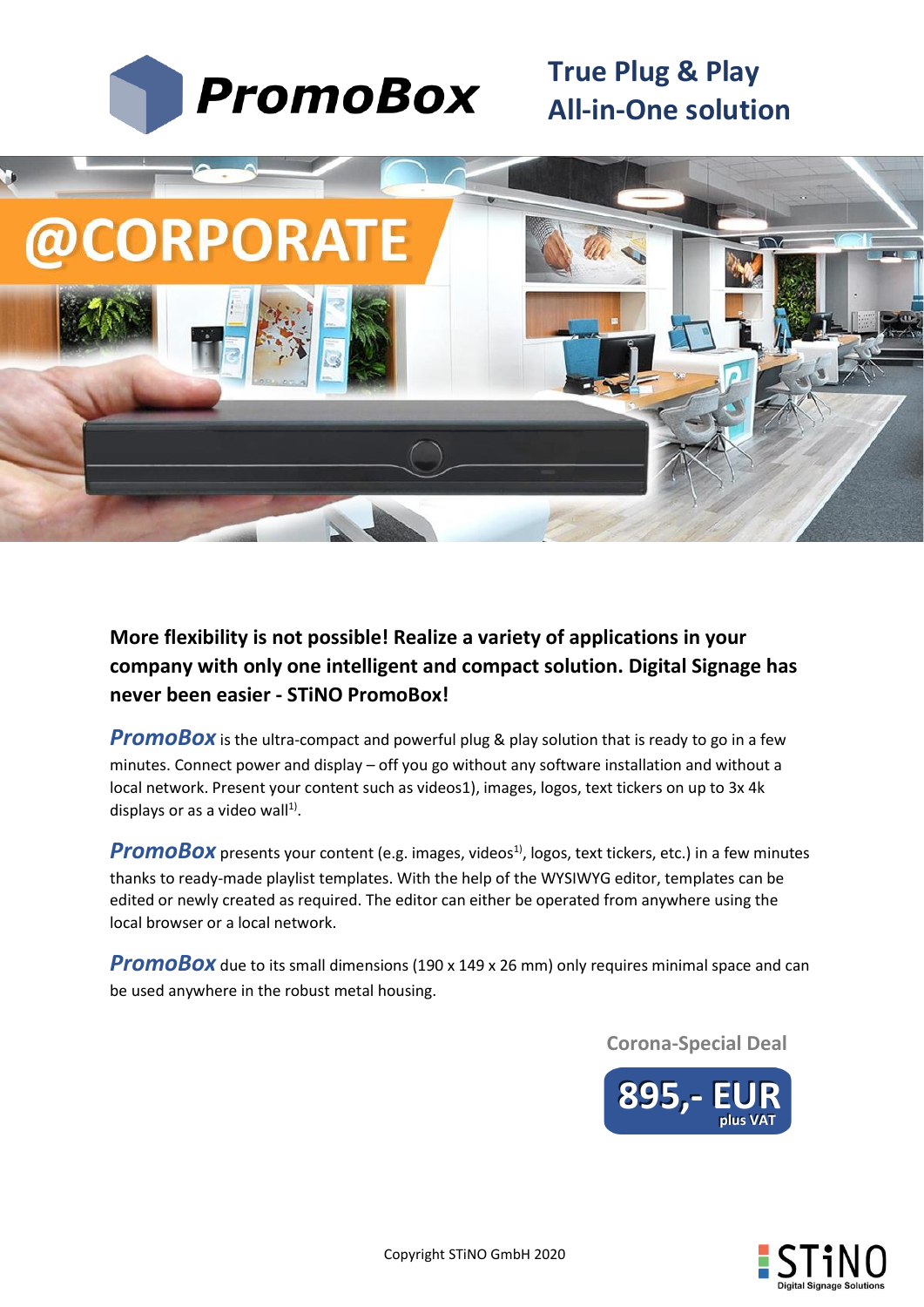



**As Netzwerk-Server/Player**

separately or cofigured as a video wall $1$ ) controlling further player (Windows, Android, SoC Tizen Samsung, SoC WebOS LG) in your LAN (requires

with up to 3x HDMI 4k-Screens

additional player licenses)

**As Stand-Alone Player/Server Appliance** with up to 3x HDMI 4k-Screens separately or cofigured as a video wall<sup>1)</sup>.





**As Player** with up to 3x HDMI 4k-Screens separately or cofigured as a video wall $1$ <sup>)</sup> controlled by cloud service incl. 12-month iChannel-Cloudsubscribtion

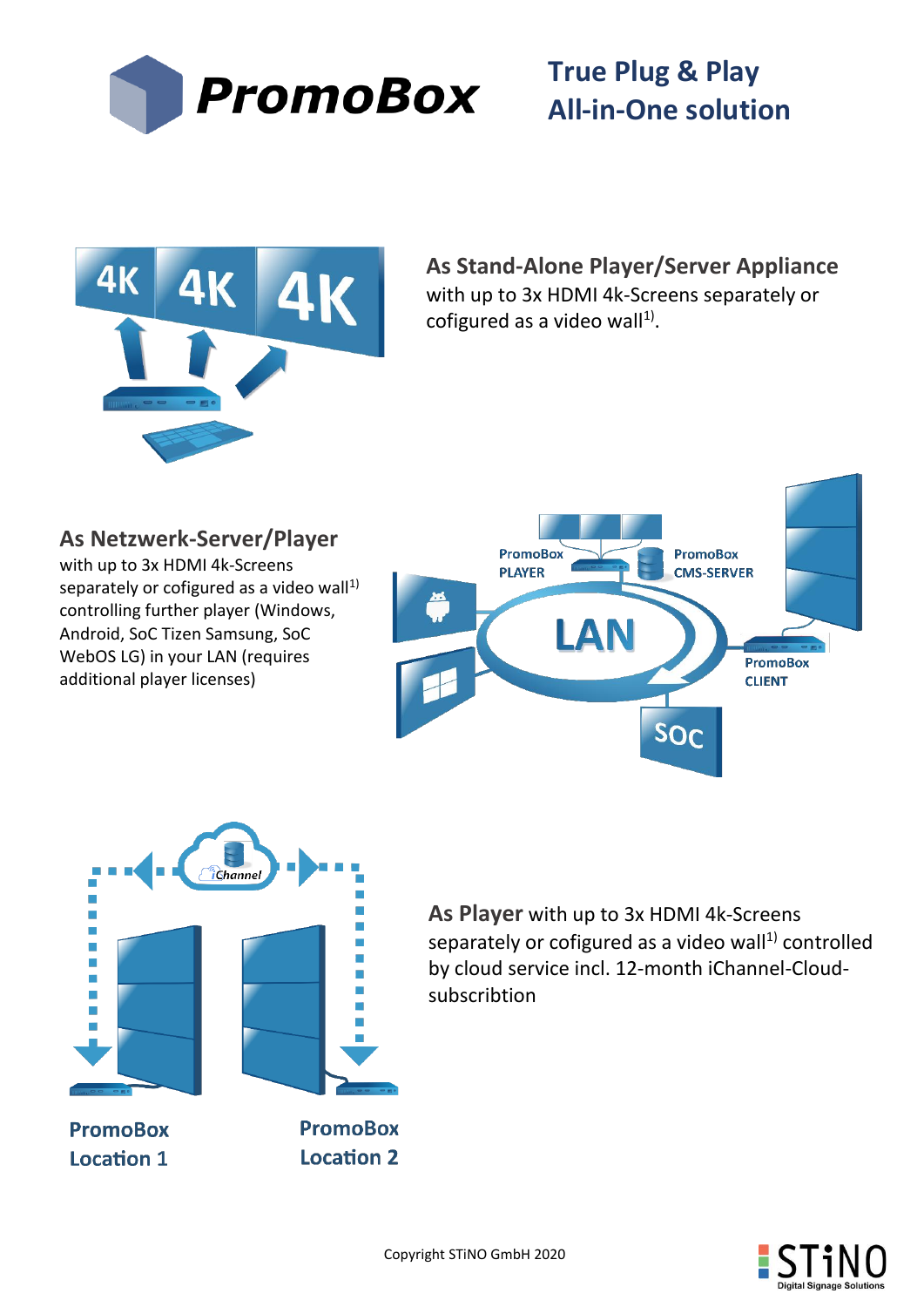

*Examples…*

#### **Welcome Screen**



Manage splash screens e.g. in the entrance area and welcome your guests with tailor-made content, personal address and image-enhancing content. There is no second chance for a first impression!

### **Employee Information**



With the PromoBox you keep your employees up to date. By integrating PDFs, text, images and videos, you can inform your employees precisely. Through interactivity, your employees can also query content based on personal relevance.

### **Video Wall**



Several screens can function together as a video wall1) and display content on the entire surface as on an oversized monitor – portrait or vertical arrangements are possible without any problems. But you can also distribute different content separately on the individual screens

### **Canteen Area**



Realize menu boards with the PromoBox, as they are mostly known from system catering. A connection to our menu management application is also possible at any time with the PromoBox.

\**additional accessories and / or licenses may be needed*

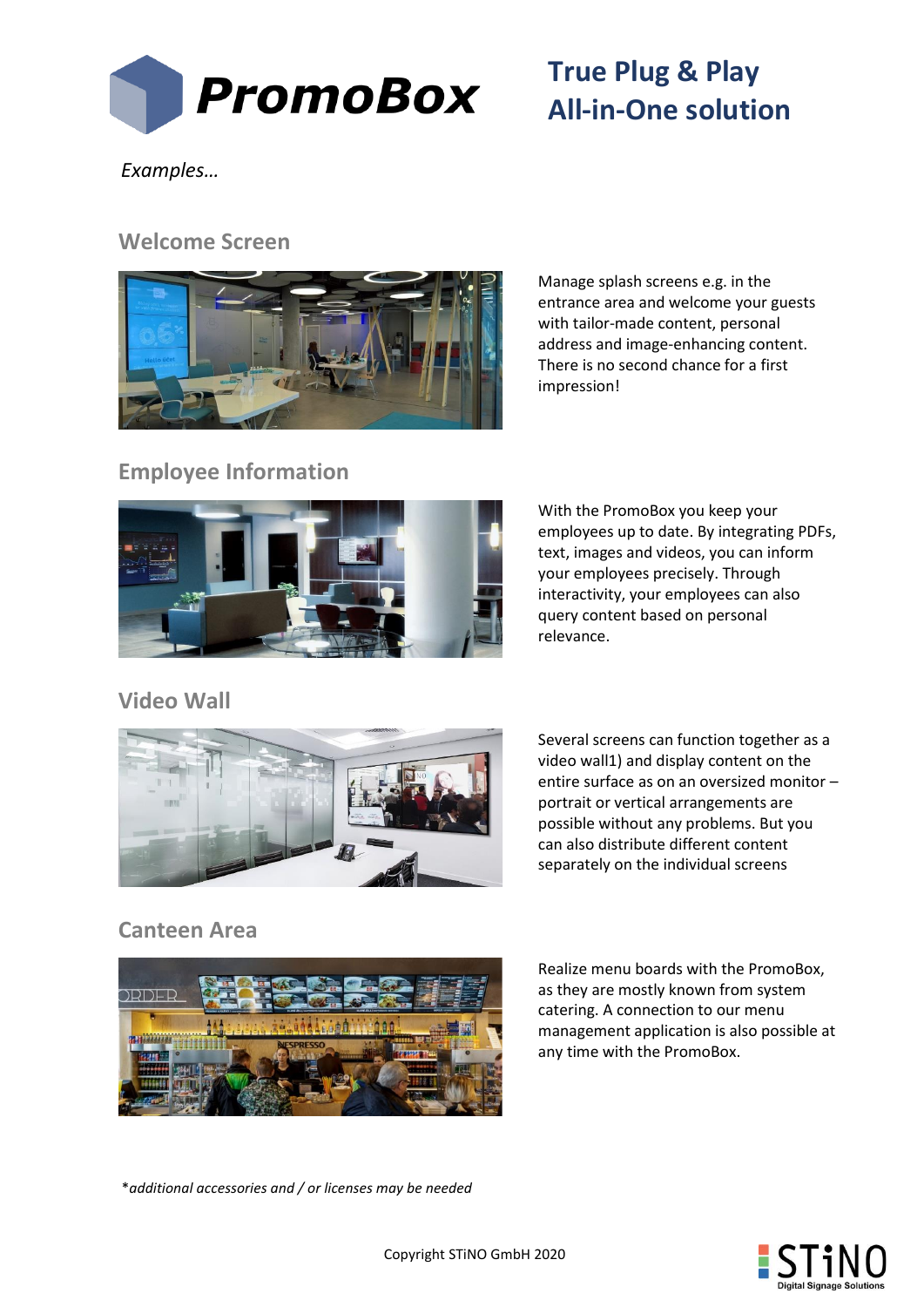

### **Wayfinding**



In larger buildings, the wayfinding system helps your visitors and employees to orientate themselves and to avoid unnecessary wrong turns.

#### **Interactive Touch System**



If the connected monitors are touch-enabled, you can easily add buttons to your presentations using the WYSIWYG drag & drop editor. It is also possible to integrate websites and release them for operation using touch.

### **Door Signage**



Organize the occupancy of your rooms from any PC in the intranet in connection with Google Calendar or MS Exchange. In addition, LED status displays (e.g. red = occupied, green = free) can be activated on the door signage – provided the display\* is equipped with LEDs.

## **Access Control**



Access control and information for visitors is an important topic, especially in times of Corona. The PromoBox has the appropriate functions to manage access to your company.

\**additional accessories and / or licenses may be needed*

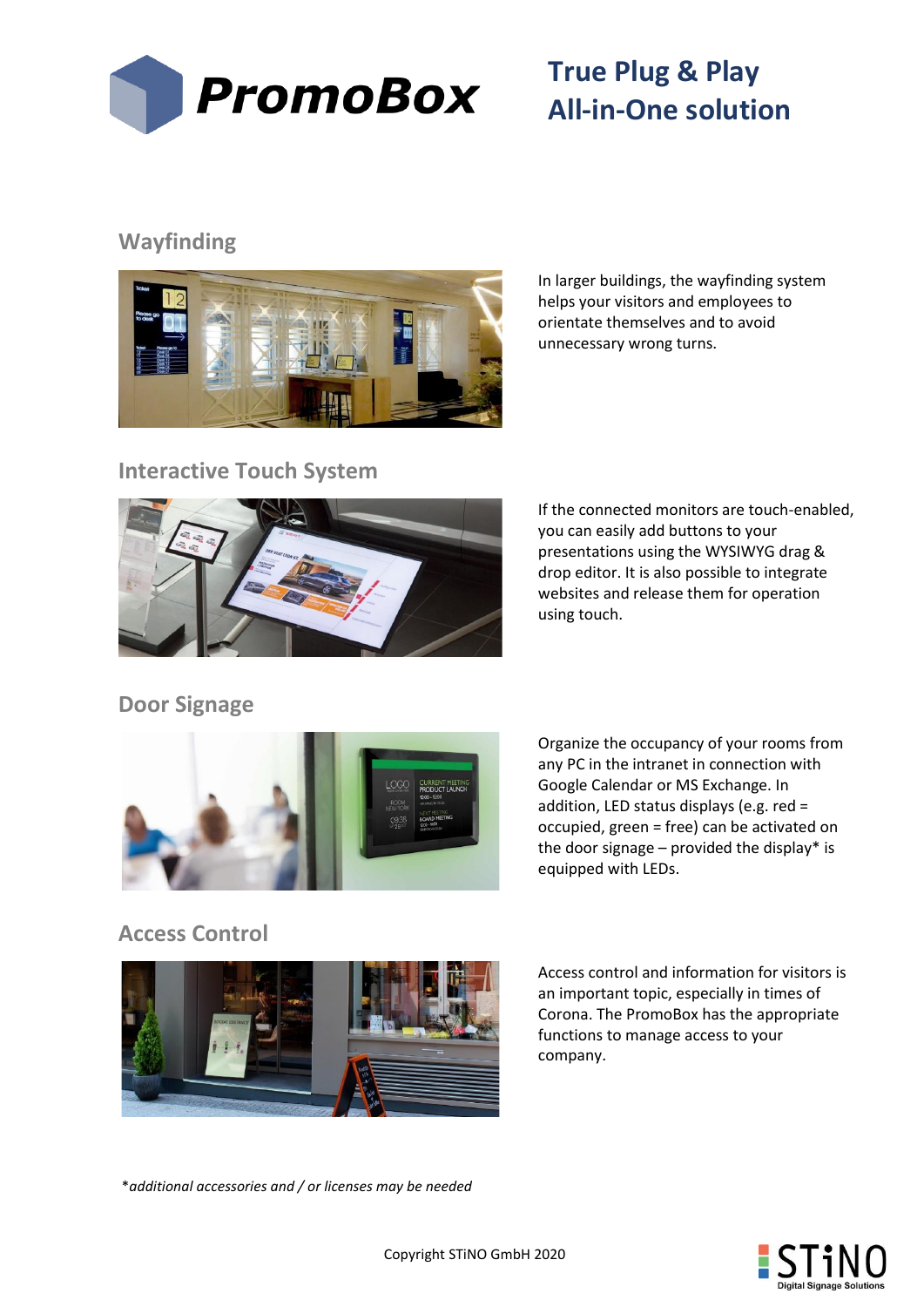

## **Trigger Control**



PromoBox can be controlled via various triggers\* such as RFID, range finders, buttons, magnets, light barriers, vibrations, etc.

#### **Production Data Visualization**



By integrating XML, it is also possible to transfer data from your existing databases to the PromoBox. Existing data can thus be used for the visualization.

### **Interactive Command Control**



Control other devices\* by using touchscreen buttons to send cmdcommands. Send commands to other devices via RS-232 interfaces.

\**additional accessories and / or licenses may be needed*

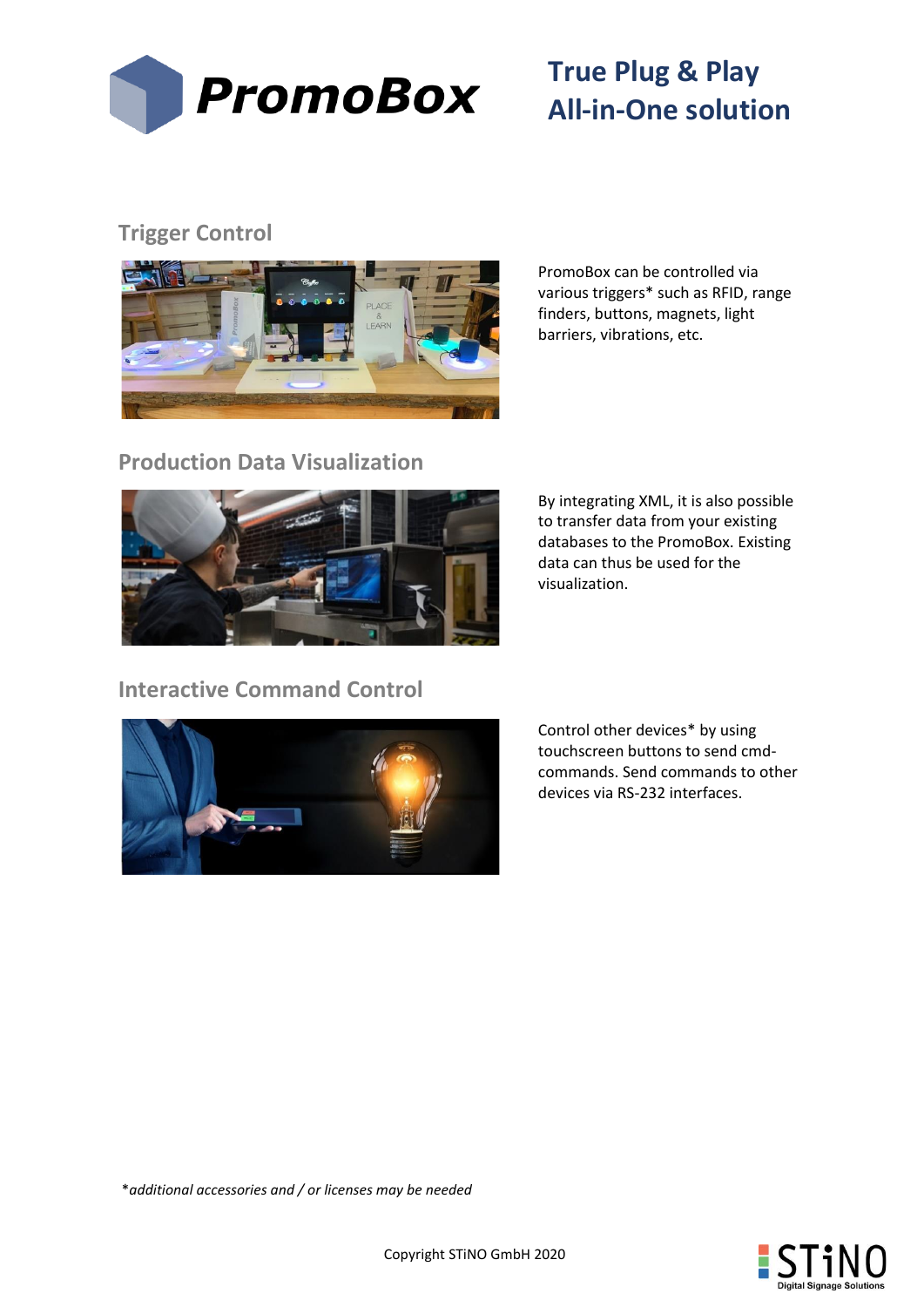

*PromoBox* **consists of hardware and software that are preinstalled as Plug & Play solution includes the following components:**





- An ultra-compact and robust signage player in a metal housing with Windows 10 IoT
- Operate up to 3x HDMI 4k-Screens separately or cofigured as a video wall<sup>1)</sup>

## **Software**

- Powerful iChannel CMS with WYSIWYG content editor and a variety of playlist templates that can be operated via the local browser or via the local network
- Player software that starts automatically via auto start and can operate up to three monitors (HDMI)